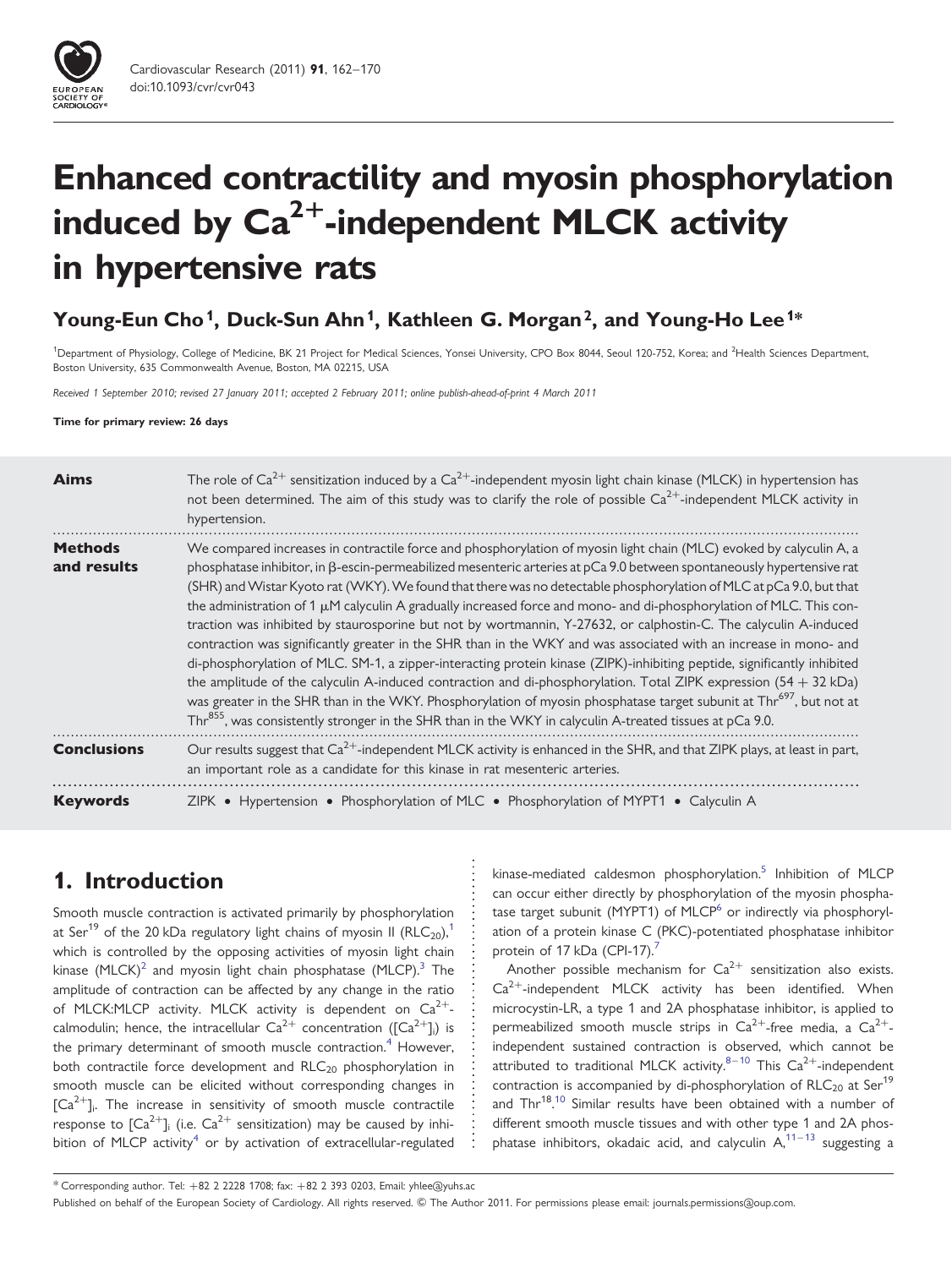common mechanism. Since MLCK is absolutely dependent on  $Ca^{2+}$ and, at physiological levels of the kinase, is specific for phosphorylation at Ser<sup>19</sup>, the kinase responsible is clearly not MLCK itself.<sup>[14](#page-7-0)</sup> Previous reports have suggested several candidates for this  $Ca^{2+}$ -independent MLCK, including rho-associated kinase (ROCK),<sup>[15](#page-7-0)</sup> PKC,<sup>16</sup> mitogenactivated protein kinase (MAPK)–activated protein kinase-2,<sup>17</sup> MAPK-activated protein kinase-1b,<sup>18</sup> Integrin-linked kinase (ILK),<sup>19</sup> and  $ZIPK$ <sup>8</sup> Phosphorylation of  $RLC_{20}$  by ROCK, MAPK-activated protein kinase-2, MAPK-activated protein kinase-1b is restricted to Ser<sup>19</sup>, and PKC phosphorylates neither Ser<sup>19</sup> nor Thr<sup>18</sup>. Furthermore, among these kinases, only  $ROCK^{15}$ ,  $ILK^{19}$ , and  $ZIPK^8$  $ZIPK^8$  have been shown to induce  $RLC<sub>20</sub>$  phosphorylation and contraction of smooth muscle. Taken together, only ILK and/or ZIPK have emerged as practical candidates to fill the role of  $Ca^{2+}$ -independent MLCK for the di-phosphorylation of  $RLC_{20}$  and contraction of smooth muscle.<sup>20</sup>

Earlier reports have shown that myosin in di-phosphorylated  $RLC<sub>20</sub>$ has a higher actin-activated  $Mg^{2+}$ -ATPase activity than monophosphorylated  $\mathsf{RLC}_{20}^{21,22}$ , and di-phosphorylation of the  $\mathsf{RLC}_{20}$  enhances the tension acting on stress fibres in fibroblasts.<sup>[23](#page-7-0)</sup> While RLC<sub>20</sub> monophosphorylation is most commonly observed in smooth muscle tissue in response to physiological contractile stimuli,  $RLC_{20}$  di-phosphorylation is more commonly observed in pathological situations such as vasospasm.<sup>24,25</sup> These observations have led to the suggestion that di-phosphorylation of  $RLC_{20}$  is associated with hypercontractility of vascular smooth muscle. Furthermore, augmented  $Ca^{2+}$  sensitization has been reported in hypertensive animal models. $26-28$  $26-28$  $26-28$ 

Although pathological alterations to the sensitivity of the smooth muscle contractile response to  $Ca^{2+}$  have been hypothesized to underlie many diseases, such as hypertension<sup>[29,30](#page-8-0)</sup> and vasospasm,  $31$ the role of  $Ca^{2+}$  sensitization induced by a  $Ca^{2+}$ -independent MLCK in hypertension has not been determined and the precise identity of the  $Ca^{2+}$ -independent MLCK remains controversial. In the present study, we determined that an increased contractile force and di-phosphorylation of  $RLC_{20}$  caused by a  $Ca^{2+}$ -independent MLCK occurs in a model of hypertension and, furthermore, that the subcellular mechanism likely involves ZIPK-mediated phosphorylation of MYPT1.

# 2. Methods

This investigation confirms with the Guide for the Care and Use of Laboratory Animals published by the US National Institutes of Health (NIH publication No. 85-23, revised 1996). All procedures were performed in accordance with protocols approved by the Institutional Animal Care and Use Committee of Yonsei University College of Medicine.

#### 2.1 Tissue preparation and organ bath study

Male spontaneously hypertensive rat (SHR) and Wistar Kyoto rat (WKY) aged 16-18 weeks were purchased from Japan SLC, Inc., Inasa Production Facility. The mean systolic blood pressures of the SHR and WKY rats measured by the tail-cuff method were  $202 \pm 10$  and  $145 \pm$ 10.5 mmHg, respectively.

The rats were killed by decapitation. All mesenteric arteries were excised and placed in a HEPES-Tyrode solution composed of the following (in mmol/L): NaCl, 134; KCl, 5.6; CaCl<sub>2</sub>, 2.5; MgCl<sub>2</sub>, 1; HEPES, 10; glucose, 10. The HEPES-Tyrode solution was continuously aerated with 100%  $O<sub>2</sub>$ . The second or third branches of the mesenteric arteries were dissected and ring segments ( $\sim$ 1 mm in length) were prepared. Fat and adventitia were removed mechanically under a binocular microscope, and the endothelium of the arterial ring was removed by gently rubbing the endothelial surface with the edge of a forceps. Removal of endothelium was confirmed by observing the absence of relaxation on challenge with acetylcholine when 70 mmol  $K^+$  solution (equimolar substitution of  $Na<sup>+</sup>$  with  $K<sup>+</sup>$ -induced contraction had reached a plateau.

Force was measured as we have previously described.<sup>[32](#page-8-0)</sup>

## 2.2 Permeabilization with  $\beta$ -escin and force recording

Force in permeabilized preparations was measured as we have previously described.<sup>[32,33](#page-8-0)</sup> Briefly, 1  $\mu$ M calyculin A and several inhibitors were treated after stable responses were obtained at pCa 9.0. All experiments, except the experiments concerned with the effect of several protein kinase inhibitors and SM-1 peptide on calyculin A-induced contraction, were conducted in 10  $\mu$ M wortmannin (inhibitor of Ca<sup>2+</sup>-dependent MLCK and phosphatidylinositol 3-kinase)-treated tissues to eliminate the possible contribution of  $Ca^{2+}$ -dependent MLCK.

### 2.3  $RLC<sub>20</sub>$  phosphorylation measurements

Phosphorylation of the  $RLC_{20}$  in the SHR and WKY was measured using glycerol-urea minigels as described previously. $34$  The vessels were frozen when the contractile response became stable at pCa 9.0, pCa 4.5, and pCa 9.0 with calyculin A.

## 2.4 Sodium dodecyl sulfate polyacrylamide gel electrophoresis and western blotting

The expression levels of proteins in non-stretched SHR and WKY mesenteric arteries, the effects of calyculin A on the mono- and di-phosphorylation of the  $RLC_{20}$ , Thr<sup>697</sup>, and Thr<sup>855</sup> phosphorylation of MYPT1, and CPI-17 phosphorylation were measured by using western blot as described previously.<sup>32</sup>

### 2.5 Immunofluorescence

The expression of protein in the first or second mesenteric branches and di-phosphorylated forms of  $RLC_{20}$  in the SHR and WKY were measured by the immunofluorescence method using a confocal laser scanning microscope. Non-stretched arteries and vessels after a functional study were fixed with paraformaldehyde embedded in an optimal cutting temperature (Sakura Fine Tec Inc., Torrance, CA, USA) compound and frozen in liquid nitrogen. The frozen sections  $(10 \mu m)$  were cut onto gelatincoated slides, air-dried, and then washed with phosphate-buffered saline (PBS; 137 mmol/L NaCl, 2.7 mmol/L KCl, 10.14 mmol/L Na<sub>2</sub>HPO<sub>4</sub>, 1.76 mmol/L KH<sub>2</sub>PO<sub>4</sub>, 0.05% Tween 20). After a blockade with blocking solution composed of PBS containing 3% bovine serum albumin and 0.5% Triton X-100, the sections were incubated with primary antibodies in blocking solution overnight in a humidified chamber at room temperature. The specific primary antibodies used are as follows: ZIPK (1:50, Santa Cruz), total MLC (1:100, Sigma), b-actin (1:500, Abcam), and ppMLC (1:100, Cell Signaling, MA, USA). After washing with PBS, sections were incubated with the secondary antibodies for 1 h in the dark. Immunofluorescent signals were viewed using a confocal laser scanning microscope (Carl Zeiss, LSM 510) with oil immersion lens.

The specificity of the immunostaining was evaluated by omission of the primary antibody (negative control) and processed as above.

### 2.6 Drugs

The following drugs were used: calyculin A (Enzo Life Science; Farmingdale, NY, USA), wortmannin (Enzo Life Science), trans-4-[(1R)- 1-Aminoethyl]-N-4-pyridinylcyclohexanecarboxamide (Y-27632; Enzo Life Science), calphostin-C (Sigma), staurosporine (Sigma), SM-1 peptide (sequence: AKKLSKDRMKKYMARRKWQKTG, Bio Basic Inc. and Thermo scientific), and scramble SM-1 peptide (sequence: KWARMKDKAMRYKTKGRLQKSK, Bio Basic Inc. and Thermo scientific). The general laboratory reagents used were analytical grade or better.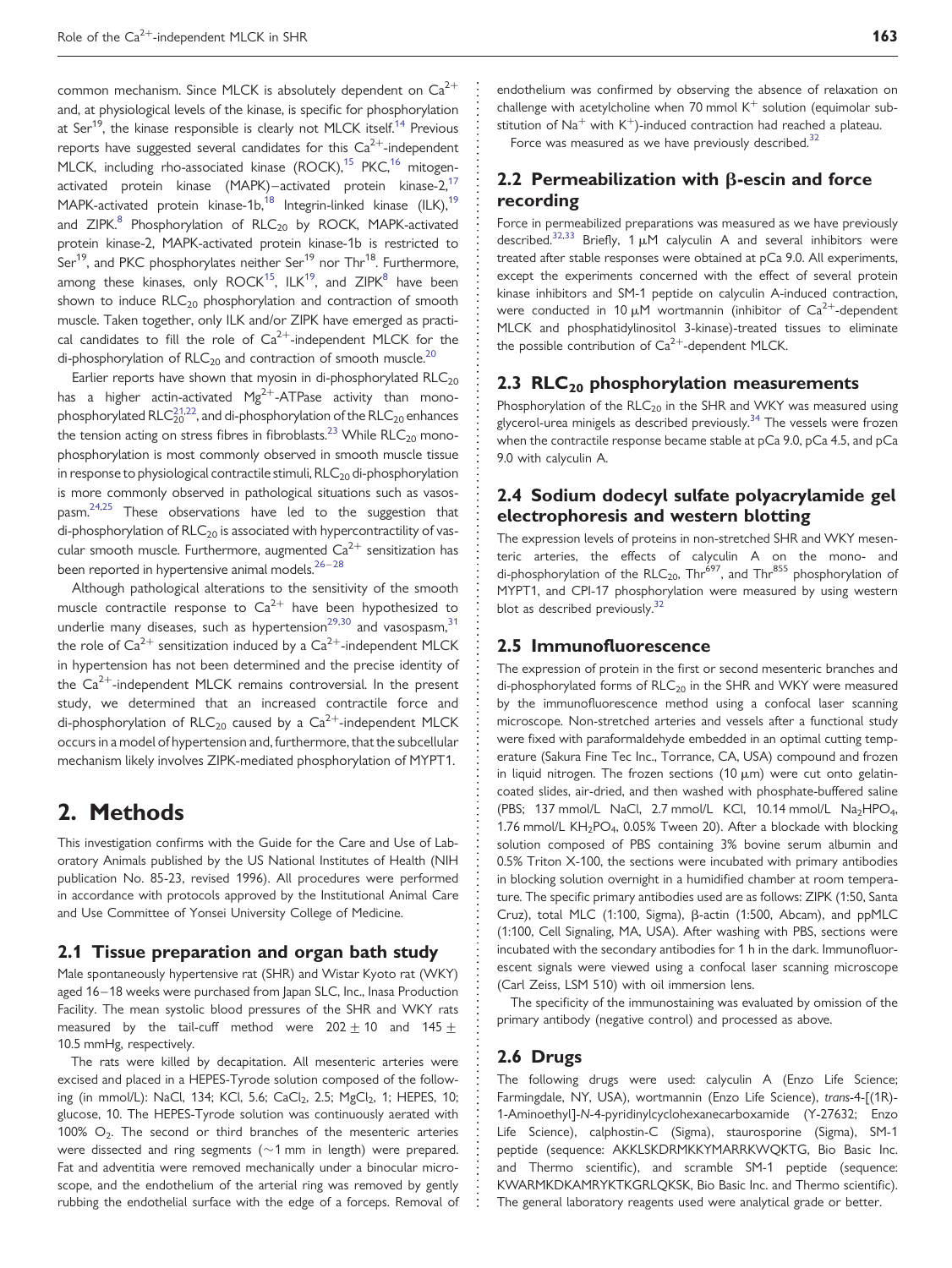## 2.7 Statistics

All values given in the text are expressed as mean  $+$  SEM and were analysed by ANOVA, followed by Tukey's test. Significant differences were taken at the  $P < 0.05$  level. Force was expressed as a relative percentage of the amplitude of the contraction at pCa 4.5.

## 3. Results

## 3.1 Calyculin A induces a  $Ca<sup>2+</sup>$ -independent contraction of b-escin-permeabilized rat mesenteric arterial smooth muscle

Figure 1A depicts a typical calyculin A-induced contraction of  $\beta$ -escinpermeabilized rat mesenteric arterial smooth muscle in the absence of  $Ca^{2+}$ . B-escin-permeabilized tissue contracted in response to an increase in  $\lceil Ca^{2+} \rceil$  (pCa 4.5) and relaxed upon return to pCa 9.0. The administration of  $1 \mu$ M calyculin A to the permeabilized smooth muscle in pCa 9.0 elicited a gradual increase in force, reaching a plateau 20–30 min after administration (Figure 1A). To clarify which kinase is responsible for the calyculin A-induced  $Ca^{2+}$ -independent contraction, we examined the effects of various protein kinase inhibitors on the calyculin A-induced contraction at pCa 9.0 (Figure 1B–F). The compounds evaluated included inhibitors of: MLCK  $(10^{-5}$  M wortmannin), ROCK (10<sup>-5</sup> M Y-27632), PKC (5  $\times$  10<sup>-7</sup>M calphostin-C), and a non-specific, broad-spectrum protein kinase inhibitor  $(10^{-5}$  M staurosporine). As shown in Figure 1, wortmannin, Y-27632, and calphostin-C were ineffective, whereas staurosporine inhibited the calyculin A-induced contraction. Staurosporine decreased the calyculin A-induced contraction from  $59.9 + 5.2\%$  (n  $=$  7, contraction normalized to maximal pCa 4.5-induced contraction) to  $6.7 \pm 6.7\%$  ( $n = 4$ ,  $P < 0.01$ ).



Figure I Characterization of protein phosphatase inhibitor, calyculin A-induced contraction in  $\beta$ -escin-permeabilized rat mesenteric arterial smooth muscle. (A) Typical recording for the effect of 1  $\mu$ M calyculin A in  $\beta$ -escin-permeabilized rat mesenteric arteries at pCa 9.0. (B–E) Typical recording for the effects of protein kinase inhibitors on the calyculin A-induced contraction at pCa 9.0.  $10^{-5}$  M staurosporine (B),  $10^{-5}$  M wortmannin (C),  $10^{-5}$  M Y-27632 (D), and  $5 \times 10^{-7}$  M calphostin-C (E) were applied 15 min before administration of calyculin A. (F) Mean data for calyculin A-induced contraction with protein kinase inhibitors at pCa 9.0. The magnitude of contraction was normalized by the response of pCa 4.5 (100%). Data are a summary of 4–15 independent experiments and are expressed as mean  $\pm$  SEM. \*, P < 0.01. (G) Control data for Ca<sup>2+</sup> (pCa 4.5)-induced contraction.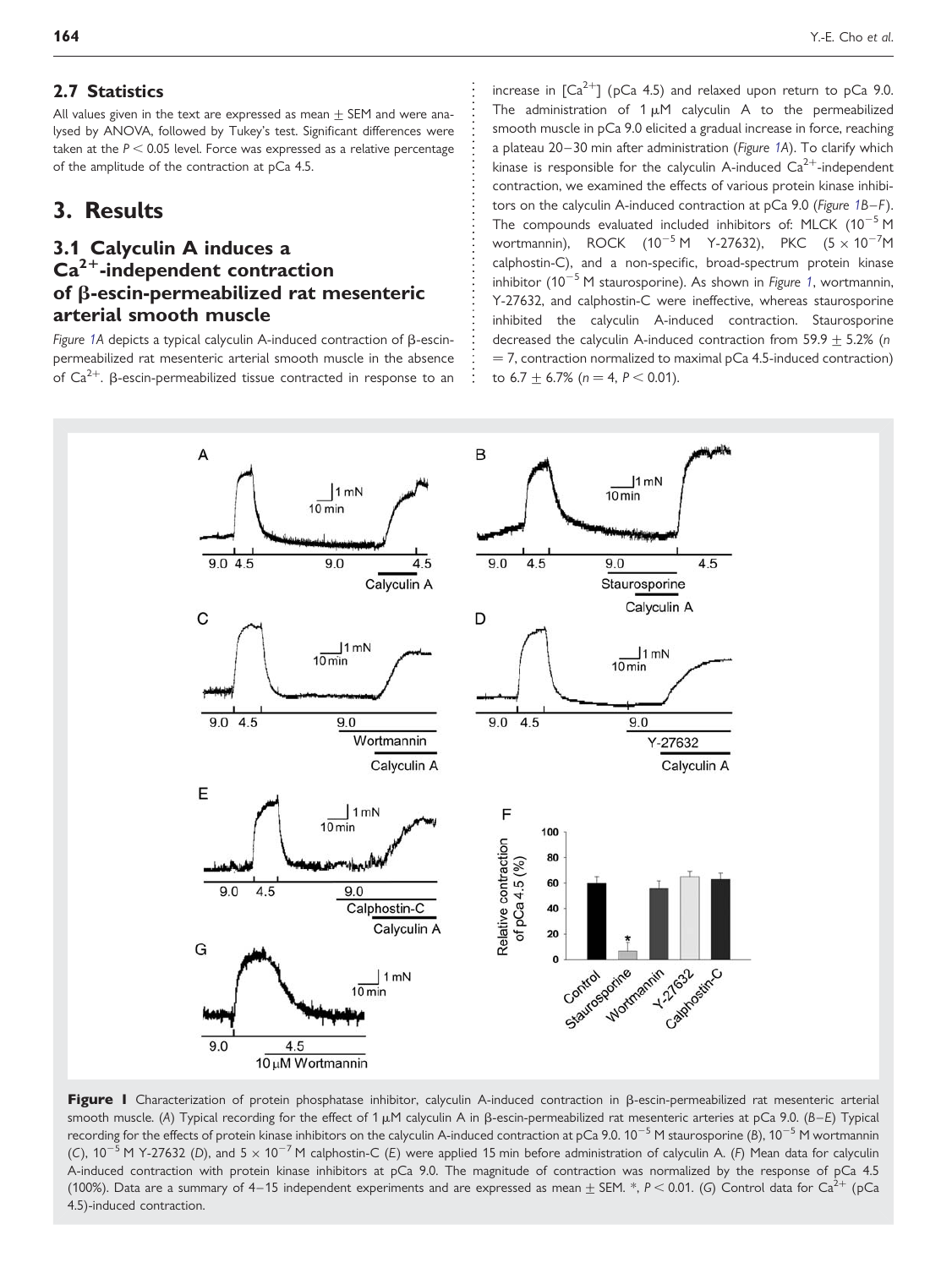# <span id="page-3-0"></span>3.2 The  $Ca^{2+}$ -independent, calyculin A-induced contraction and  $RLC_{20}$ phosphorylation are augmented in the SHR

To clarify whether the  $Ca^{2+}$ -independent, calyculin A-induced contraction increases in a hypertensive model, we compared the calyculin A-induced contraction in permeabilized rat mesenteric arterial smooth muscle of SHR and WKY at pCa 9.0. As shown in Figure 2A, the  $Ca^{2+}$ -independent, calyculin A-induced contraction was concentration dependent. The maximum response was obtained at  $1 \mu$ M in the SHR and the WKY, but the amplitude of the contraction was greater in the SHR (79.0  $\pm$  7.8%, n = 9) than in the WKY (53.6  $\pm$  4.1%, n = 7; Figure 2A). We further compared the effect of calyculin A on  $RLC_{20}$  phosphorylation in the permeabilized rat mesenteric arterial smooth muscle of SHR and WKY. We first examined the level of  $RLC_{20}$  phosphorylation with a total  $RLC_{20}$  antibody using urea/glycerol gel electrophoresis that separates un-phosphorylated and phosphorylated forms of RLC<sub>20</sub>. As shown in Figure 2B, in permeabilized tissue, during application of pCa 4.5, un- and mono-phosphorylated forms of  $RLC_{20}$ were detected in both SHR and WKY tissues, but the signal for mono-phosphorylated forms of  $RLC_{20}$  was stronger in the SHR than in the WKY. Di-phosphorylated forms of  $RLC_{20}$  were not detected in pCa 4.5. In the case of pCa 9.0 without calyculin A, the total  $RLC_{20}$  antibody recognized only un-phosphorylated forms of  $RLC<sub>20</sub>$  in control SHR and WKY tissues. However, in the presence of calyculin A at pCa 9.0, three bands, un-, mono-, and di-phosphorylated forms of  $RLC_{20}$  appeared in both SHR and WKY. The amounts of mono- and di-phosphorylated  $RLC<sub>20</sub>$ were larger in the SHR than in the WKY.

We also compared agonist-induced di-phosphorylation in intact arterial smooth muscle of SHR and WKY to clarify if the agonist can induce di-phosphorylation and whether agonist-induced di-phosphorylation is augmented in a hypertensive animal model. As shown in Figure 2C, phenylephrine-induced di-phosphorylation of  $RLC<sub>20</sub>$  and di-phosphorylated forms of  $RLC<sub>20</sub>$  were augmented in the SHR compared with the WKY in intact tissue. We also compared the levels of RLC<sub>20</sub> mono- and di-phosphorylation induced by  $Ca^{2+}$ independent, calyculin A in permeabilized rat mesenteric arterial smooth muscle of SHR and WKY using sodium dodecyl sulfate polyacrylamide gel electrophoresis (SDS/PAGE) with antibodies specific for  $RLC_{20}$  phosphorylated exclusively at Ser<sup>19</sup> or both Ser<sup>19</sup> and Thr $^{18}$ . As shown in Figure [3](#page-4-0), the results obtained are similar to those seen with urea/glycerol gel electrophoresis. In SHR and WKY, Ser<sup>19</sup>-phosphorylated RLC<sub>20</sub> (Figure [3](#page-4-0)A) was increased in pCa 4.5 alone and in  $pCa$  9.0 with calyculin A, but Ser<sup>19</sup>- and Thr<sup>18</sup>-



Figure 2 Changes in  $Ca^{2+}$ -independent, calyculin A-induced contractions and RLC<sub>20</sub> phosphorylation between SHR and WKY. (A) Concentrationdependent effect of Calyculin A in  $\beta$ -escin-permeabilized mesenteric arteries of SHR (n = 9) and WKY (n = 7) at pCa 9.0. \*, P < 0.01. (B<sub>1</sub>-B<sub>3</sub>) After  $\beta$ -escin permeabilization, RLC<sub>20</sub> phosphorylation levels at various conditions. These results are representative of four independent experiments. The vessels are collected at peak contraction induced by pCa 4.5 (1), at pCa 9.0 without calyculin A (2), and at peak contraction induced by 1  $\mu$ M calyculin A at pCa 9.0 (3). Un- (P<sub>0</sub>), mono- (P<sub>1</sub>), and di-(P<sub>2</sub>) phosphorylated forms of RLC<sub>20</sub> were separated by urea/glycerol gel electrophoresis. The densitometric sum of the bands in each category was normalized to that seen in the WKY ( $B_3$ ). (C) Effect of phenylephrine on RLC<sub>20</sub> di-phosphorylation in intact arteries of WKY and SHR. \*\*, P < 0.05. WKY, Wistar Kyoto rat; SHR, spontaneously hypertensive rat; CAL-A, calyculin A.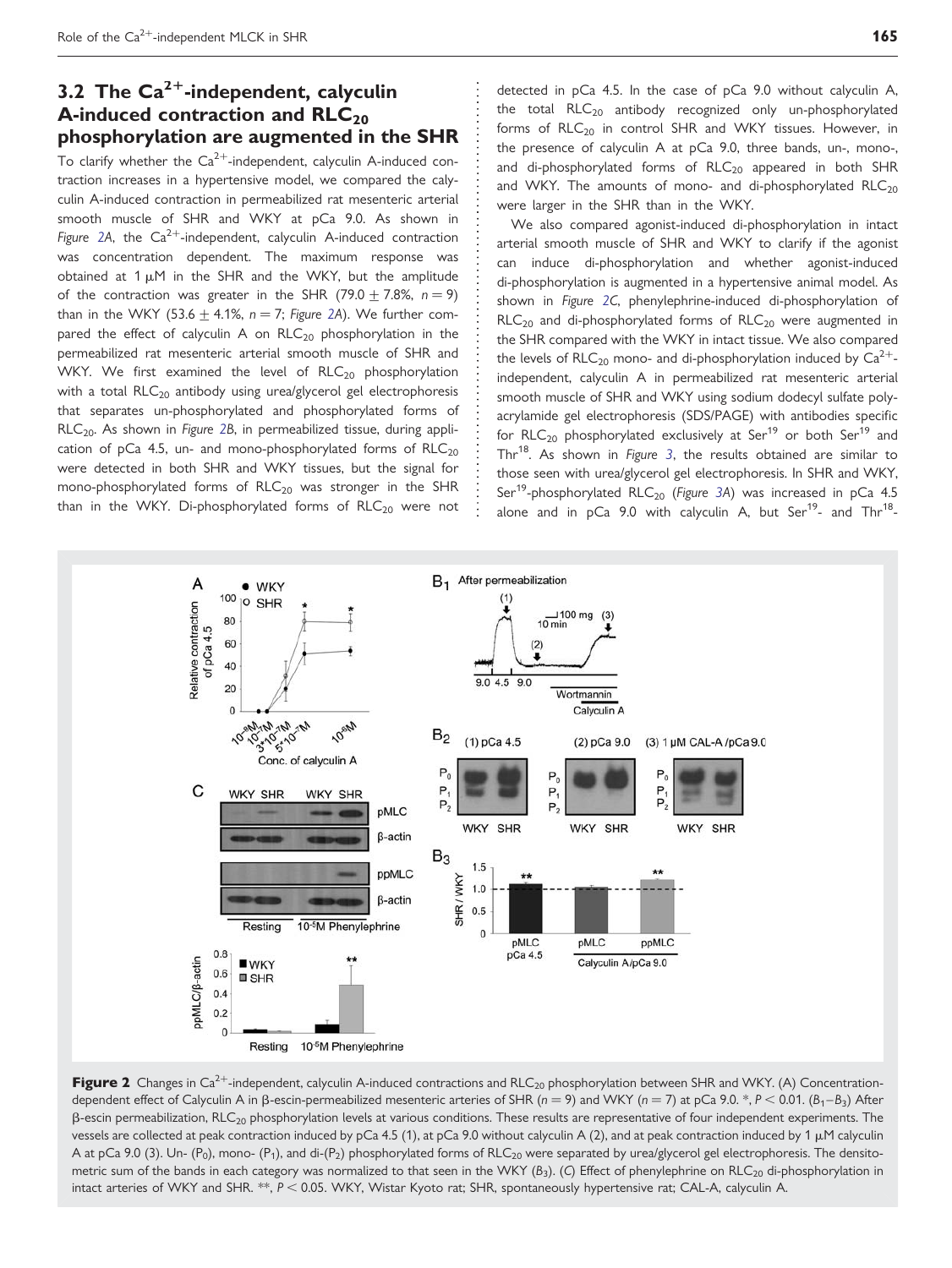<span id="page-4-0"></span>di-phosphorylated  $RLC_{20}$  (Figure 3B) was increased only in pCa 9.0 with calyculin A. Quantification of the immunoblots shows that Ser<sup>19</sup>phosphorylated  $RLC_{20}$  at pCa 4.5 and at pCa 9.0 with calyculin A are stronger in the SHR than in protein-matched samples from the WKY. However, Ser<sup>19</sup>- and Thr<sup>18</sup>- di-phosphorylated forms of RLC<sub>20</sub> are stronger in the SHR than in protein-matched samples from the WKY only at pCa 9.0 with calyculin A, but not with pCa 4.5 alone. Finally, we confirmed the expression levels of di-phosphorylated forms of  $RLC<sub>20</sub>$  using immunostaining and image analysis with confocal microscopy. As shown in Figure 3C, in SHR and WKY, di-phosphorylated  $RLC_{20}$  was not detected at pCa 9.0, whereas di-phosphorylated RLC<sub>20</sub> was significantly increased at  $pCa$  9.0 with calyculin A. These results indicate that the contraction induced by calyculin A at pCa 9.0 was accompanied by an increase in monoand di-phosphorylation of  $RLC<sub>20</sub>$ .

## 3.3 Identification of the protein kinase involved in the  $Ca^{2+}$ -independent, calyculin A-induced contraction

To identify the nature of protein kinase involved in  $\text{Ca}^{2+}$ -independent, calyculin A-induced contraction and  $RLC<sub>20</sub>$  di-phosphorylation, we studied the effects of SM-1, a ZIPK-inhibiting peptide, on the calyculin A-induced contraction and di-phosphorylation of  $RLC<sub>20</sub>$  in permeabilized rat mesenteric arterial smooth muscle. As shown in Figure [4A](#page-5-0), SM-1 (100  $\mu$ M) significantly inhibited the amplitude of contraction (31.1  $\pm$  9.3%, n = 5) induced by calyculin A at pCa 9.0 (Figure [4](#page-5-0)A<sub>2</sub>) compared with the control group (57.9  $\pm$  3.6%, n = 9; Figure [4](#page-5-0)A<sub>1</sub>), but scrambled SM-1 had no effect on the calyculin A-induced contraction (57.4  $\pm$  7.4%, n = 3; Figure [4A](#page-5-0)<sub>3</sub>). SM-1 also significantly inhibited the amount of di-phosphorylation induced by calyculin A (Figure [4B](#page-5-0)). To confirm the presence of ZIPK in mesenteric arterial smooth muscle, we studied the double immunofluorescence staining of ZIPK and actin or myosin light chain (MLC) in rat mesenteric arterial smooth muscle. As shown in Figure [4](#page-5-0)C, ZIPK immunoreactivity was verified by co-staining with smooth muscle-specific actin or MLC (Figure [4](#page-5-0)C). The negative control obtained without primary antibodies gave no detectable signal. To determine whether expression of ZIPK changes in SHR animals, we measured the expression of ZIPK in the rat mesenteric artery of SHR and WKY using western blot. We also compared the expression levels of ROCK, CPI-17, and ILK. As shown in Figure [4D](#page-5-0), anti-ZIPK detected a prominent band of both 32 kDa and 54 kDa in SHR and a weaker band in protein-matched WKY tissues. Quantification of the immunoblots showed that total  $(54 + 32 \text{ kDa})$ ZIPK is  $1.3 + 0.04$ -fold ( $n = 23$ ) more abundant in the SHR than in protein-matched samples from the WKY. ROCK (180 kDa) was detected in both SHR and WKY tissues, and the signal was consistently stronger in the SHR than in the WKY. CPI-17 and ILK were detected in both SHR and WKY tissues at equal expression levels.

## 3.4 Contribution of MYPT1 and CPI-17 phosphorylation to MLCP inhibition during calyculin A-induced contraction in SHR and WKY

We examined whether calyculin A modifies phosphorylation of specific sites on MYPT1 and whether differences in MYPT1 phosphorylation induced by calyculin A exist between SHR and WKY. .<br>As shown in Figure [5A](#page-6-0), Thr<sup>697</sup> (numbering for rat isoform) phosphorylation of MYPT1 was significantly increased by treatment of SHR and WKY tissue with calyculin A at pCa 9.0 compared with pCa 9.0 alone, and the signal was consistently stronger in the SHR than in the WKY. Quantification of immunoblots for calyculin A



Figure 3 RLC<sub>20</sub> phosphorylation at Ser<sup>19</sup> and Thr<sup>18</sup> is increased in the SHR. (A and B) Ser<sup>19</sup>-(pMLC) and both Ser<sup>19</sup> and Thr<sup>18</sup> phosphorylated (ppMLC) RLC<sub>20</sub> levels in SHR and WKY at pCa 9.0, pCa 4.5, and pCa 9.0 with calyculin A using SDS/PAGE gel electrophoresis with antibodies specific for RLC<sub>20</sub> phosphorylated exclusively at Ser<sup>19</sup> (A) or both Ser<sup>19</sup> and Thr<sup>18</sup> (B). The magnitude of phosphorylation was expressed as a pMLC/actin (lower panel of A) or ppMLC/actin (lower panel of B). \*,  $P < 0.01$ ; \*\*,  $P < 0.05$  (n = 7). (C) Immunofluorescence staining for di-phosphorylated forms (ppMLC) of  $RLC_{20}$ . Data were obtained with confocal microscopy. Scale bar: 50  $\mu$ m.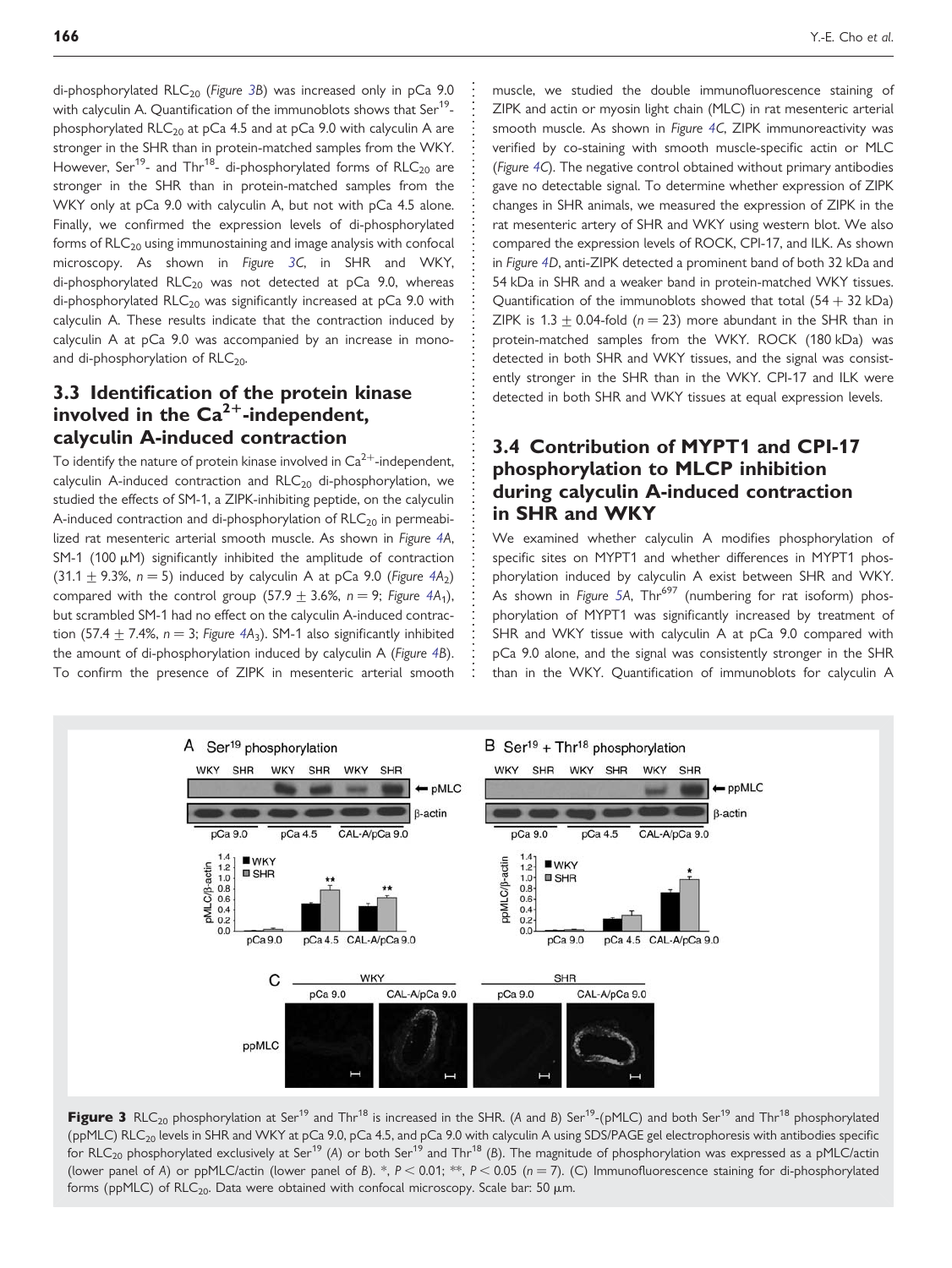<span id="page-5-0"></span>

Figure 4 Effect of SM-1 on Ca<sup>2+</sup>-independent, calyculin A-induced contraction and expression of various protein kinases in SHR and WKY. (A) Effect of SM-1 on Ca<sup>2+</sup>-independent, calyculin A-induced contraction of  $\beta$ -escin-permeabilized rat mesenteric arteries. Contraction induced by 1  $\mu$ M calyculin A in the absence of peptide (A<sub>1</sub>) and in the presence of 100  $\mu$ M SM-1 (A<sub>2</sub>) or scrambled SM-1 (scSM-1, A<sub>3</sub>). (A<sub>4</sub>) Mean data for the effect of SM-1 (or scSM-1) on calyculin A-induced contraction at pCa 9.0. The magnitude of the contraction was normalized by the response of pCa 4.5 (100%). \*\*,  $P < 0.05$  (n = 3-9). (B) Effect of SM-1 on calyculin A-induced di-phosphorylation of  $\beta$ -escin-permeabilized rat mesenteric arteries. (C) Double immunofluorescence staining for ZIPK and actin or myosin light chain (MLC) in rat mesenteric arterial smooth muscle. Localization of ZIPK immunoreactivity (C<sub>1</sub> and C<sub>7</sub>), actin (C<sub>2</sub>), or MLC (C<sub>8</sub>), and (C<sub>3</sub> and C<sub>9</sub>) their co-localization in smooth muscle tissues. C<sub>4–6</sub> and C<sub>10–12</sub>. The negative controls consisted of omission of the primary antibody. Scale bar: 50  $\mu$ m. (D<sub>1</sub>) Immunoblots of ROCK, CPI-17, ILK, and ZIPK in rat mesenteric arteries of SHR and WKY. (D<sub>2</sub>) The magnitude of expression was expressed as a SHR/WKY ratio. \*\*.  $P < 0.05$  (n = 12–23).

and pCa 9.0 gave a  $Thr^{697}$  phosphorylation/total MYPT1 ratio of 1.68  $\pm$  0.3 (n = 7) in SHR and 1.06  $\pm$  0.1 (n = 7) in WKY. Thr<sup>855</sup> (numbering for rat isoform) phosphorylation of MYPT1 was significantly increased by treatment of SHR and WKY tissue with calyculin A in addition to pCa 9.0 conditions, but the phosphorylation levels increased by calyculin A did not differ significantly between SHR and WKY (Figure [5](#page-6-0)B).

We also examined the possibility that calyculin A-induced contractions could be a reflection of the CPI-17 phosphorylation status. However, as shown in Figure [5C](#page-6-0), phosphorylation levels of CPI-17 increased by calyculin A were not significantly different between SHR and WKY.

# 4. Discussion

The present study demonstrates that, in a model of hypertension, there is a significant increase in  $Ca^{2+}$ -independent, calyculin A-induced contractions. This type of contraction is significantly greater in the SHR than in the WKY, and the augmentation of contractions in the SHR is associated with an increase in mono- and di-phosphorylation of  $RLC_{20}$ . We also show that ZIPK appears to be the  $Ca^{2+}$ -independent MLCK involved. We provide evidence that SM-1, a ZIPK-inhibiting peptide, significantly inhibits the contraction and di-phosphorylation of  $RLC_{20}$  induced by calyculin A at pCa 9.0, that ZIPK is expressed in the mesenteric artery, and that the expression level of ZIPK is higher in the SHR than in the WKY. Finally, we show that the increase in  $Thr^{697}$  phosphorylation of MYPT1, likely caused by the higher expression levels of ZIPK in SHR, plays an important role in the enhanced calyculin A-induced contraction and  $RLC_{20}$  phosphorylation in SHR. Taken together, these results suggest that  $Ca^{2+}$ -independent MLCK activity is enhanced in the SHR and that the increase in the expression level of ZIPK in SHR appears to play an important role in the enhanced calyculin A-induced contraction and  $RLC_{20}$  phosphorylation.

To investigate the existence of  $\text{Ca}^{2+}$ -independent contraction and di-phosphorylation of  $RLC_{20}$  in rat mesenteric arterial smooth muscle, we first measured the effects of calyculin A on the contractility of b-escin-permeabilized arterial smooth muscle at pCa 9.0. MLCK is absolutely dependent on  $Ca^{2+}$  and calmodulin for its activity, and has no activity under these experimental conditions. Thus, in the absence of  $Ca^{2+}$  (pCa 9.0), we found that there is no phosphorylation of MLC in this system (Figure [2](#page-3-0)). However, we also showed that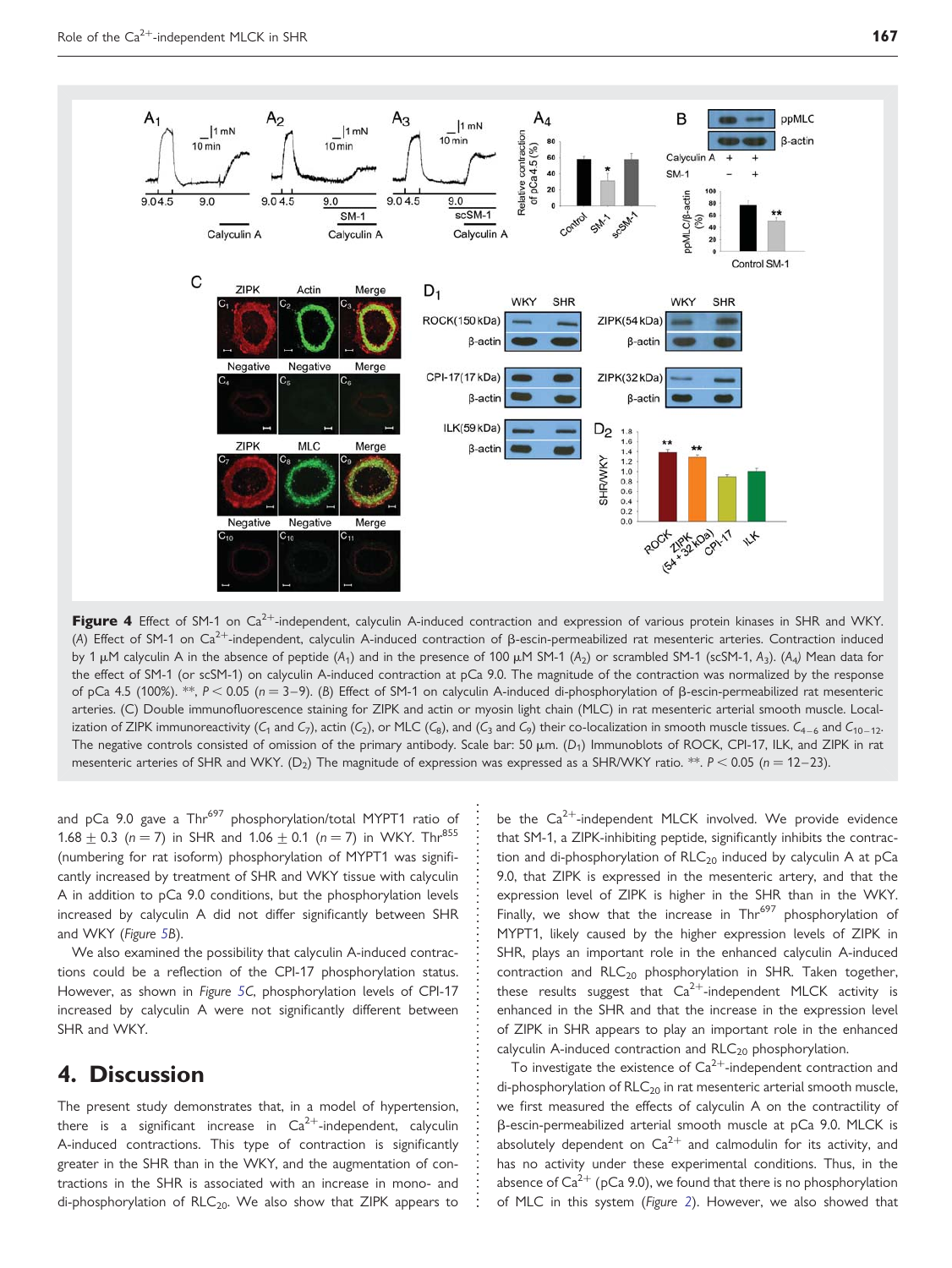<span id="page-6-0"></span>

Figure 5 Analysis of MYPT1 and CPI-17 phosphorylation contribution to  $Ca<sup>2+</sup>$ -independent, calyculin A-induced contraction in SHR and WKY. (A andB) Changes of Thr<sup>697</sup> (A) and Thr<sup>855</sup> (B) phosphorylation of MYPT1 by treatment of calyculin A at pCa 9.0 (CAL-A/pCa 9.0) in  $\beta$ -escinpermeabilized rat mesenteric arteries of SHR and WKY. (C) Changes of phosphorylation of CPI-17 by treatment of calyculin A at pCa 9.0 (CAL-A/pCa 9.0) in b-escin-permeabilized rat mesenteric arteries of SHR and WKY. Data are expressed as signal-intensity ratios for phosphorylated (pThr<sup>697</sup> and pThr<sup>855</sup> or pCPI-17): total (Total MYPT1 or Total CPI-17) MYPT1 or CPI-17. \*,  $P < 0.01$  ( $n = 7$ ).

calyculin A induces a gradual increase in force and mono- and di-phosphorylation of  $RLC_{20}$  in permeabilized rat mesenteric arterial smooth muscle at pCa 9.0. We also showed that the calyculin A-induced contraction is insensitive to treatment with wortmannin, Y-27632, and calphostin-C, ruling out the involvement of traditional MLCK, ROCK, or PKC in this  $Ca<sup>2+</sup>$ -independent contraction. These results are consistent with previous reports $8,11-13,35$  $8,11-13,35$  $8,11-13,35$  $8,11-13,35$  and suggest that a  $Ca^{2+}$ -independent MLCK activity is unmasked in our experimental conditions.

To clarify whether the  $Ca^{2+}$ -independent MLCK activity might be increased in hypertension, we used a model of hypertension, the SHR, and compared  $Ca^{2+}$ -independent, calyculin A-induced contractions in permeabilized rat mesenteric arterial smooth muscle of SHR and WKY at pCa 9.0. We showed that the amplitude of calyculin A-induced contraction is greater in the SHR than in the WKY. Consistent with this finding, we also showed that in the presence of calyculin A at pCa 9.0, the prevalence of mono- and di-phosphorylated forms of  $RLC_{20}$  is stronger in SHR than in WKY. In the present study, we measured  $RLC_{20}$  phosphorylation using three different methods: urea/glycerol gel electrophoresis with a total  $RLC_{20}$  antibody, SDS/PAGE gel electrophoresis with antibodies specific for  $RLC_{20}$  phosphorylated exclusively at Ser<sup>19</sup> or both Ser<sup>19</sup> and Thr<sup>18</sup>, and immunostaining and image analysis with confocal microscopy. Consistent results were obtained with all three methods, and the results indicate that an increase in the amplitude of calyculin A-induced contraction in the SHR is associated with elevations in the mono- and di-phosphorylated forms of  $RLC<sub>20</sub>$ .

It is well known that phosphorylation of  $RLC_{20}$  at Ser<sup>19</sup> markedly increases actin-activated  $Mg^{2+}$ -ATPase activity of smooth muscle myosin, $36$  and this is known to be further enhanced by additional phosphorylation at Thr<sup>18</sup>.<sup>[21](#page-7-0)</sup> In vascular smooth muscle tissues,  $RLC<sub>20</sub>$  di-phosphorylation has been observed in pathological conditions such as vasospasm.  $24,25$  $24,25$  $24,25$  In addition, we previously reported that the  $\lbrack Ca^{2+}\rbrack _i$ -induced contraction is larger in SHR than in WKY, and the [Ca $^{2+}$ ]<sub>i</sub>-force curve is significantly shifted to the left in SHR

when compared with WKY.<sup>[33](#page-8-0)</sup> These observations have led to the suggestion that di-phosphorylation of  $RLC_{20}$  is associated with hypercontractility in vascular smooth muscle. Our results indicate that  $Ca^{2+}$ sensitization by  $Ca^{2+}$ -independent MLCK activity might play an important role in the hypercontractility of vascular smooth muscle of SHR.

Since  $Ca^{2+}$ -independent, microcystin-LR-induced contraction and  $RLC_{20}$  phosphorylation were first demonstrated by Kureishi et al.<sup>[35](#page-8-0)</sup> a number of different  $Ca^{2+}$ -independent kinases have subsequently been shown to phosphorylate  $RLC_{20}$  $RLC_{20}$  $RLC_{20}$  in vitro.<sup>20</sup> However, ILK and ZIPK have emerged as the most likely candidates for  $Ca^{2+}$ independent di-phosphorylation of  $RLC_{20}$  at Ser<sup>19</sup> and Thr<sup>18</sup> in smooth muscle.<sup>[20](#page-7-0)</sup> In the present study, to identify the nature of the protein kinase causing the  $Ca^{2+}$ -independent, calyculin A-induced contraction and  $RLC<sub>20</sub>$  di-phosphorylation, we studied the effects of SM-1, a ZIPK-inhibiting peptide, on the calyculin A-induced contraction and di-phosphorylation of  $RLC_{20}$ . SM-1 significantly inhibited the amplitude of contraction and di-phosphorylation of  $RLC<sub>20</sub>$ induced by calyculin A at pCa 9.0; in contrast, scrambled SM-1 had no effect. We also showed that ZIPK is expressed in the rat mesenteric artery, in both the 32 kDa and 54 kDa forms of ZIPK, and that more ZIPK is present in the SHR than in the WKY. It has been shown that a 32 kDa form of ZIPK, expressed in the smooth muscle, co-localizes with actin filaments and plays a role in the regulation of smooth muscle contraction.<sup>37</sup> A 54 kDa form of ZIPK is also expressed in smooth muscle and activated by prostaglandin  $F_2\alpha$ stimulation.<sup>[38](#page-8-0)</sup> Taken together, our results suggest that the increased expression levels of ZIPK in SHR induce augmentation of the calyculin A-induced contraction and  $RLC_{20}$  phosphorylation. However, in the present study, calyculin A-induced residual contraction in the presence of SM-1, a ZIPK-inhibiting peptide, still exists despite the fact that we used the concentration of SM-1 which is the maximal effective dose. Therefore, ILK might be another possible candidate for  $Ca^{2+}$ independent MLCK, although it was detected at equal expression levels in both SHR and WKY tissues in the present study.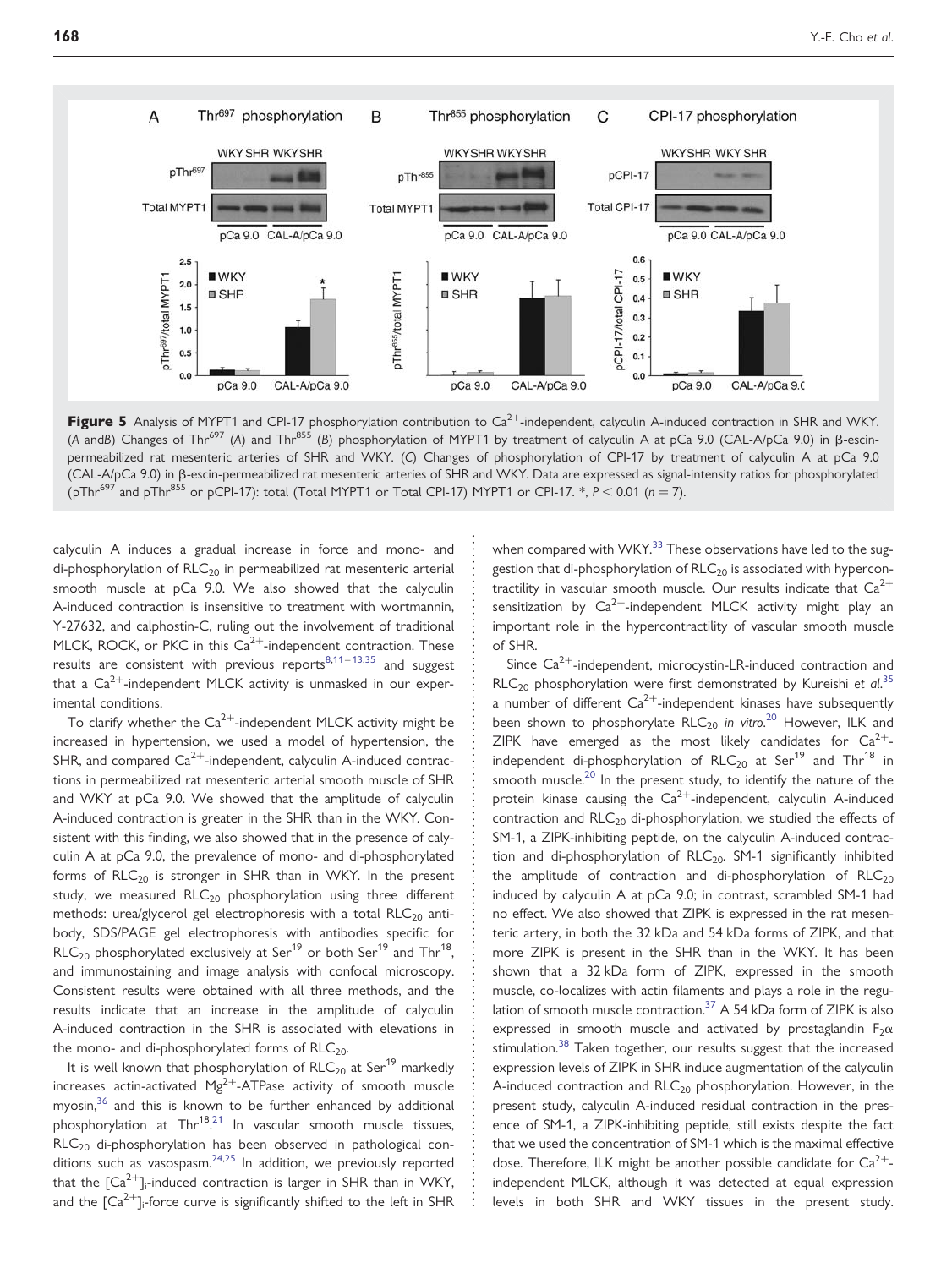<span id="page-7-0"></span>We found the expression level of ROCK to be stronger in the SHR than in the WKY. Because ROCK can activate ZIPK, ROCK also plays an important role for  $Ca^{2+}$ -independent MLC phosphorylation. However, because the ROCK inhibitor Y-27632 had no inhibitory effect on the calyculin A-induced contraction, ROCK might not be a candidate for the  $Ca^{2+}$ -independent MLCK.

Interestingly, we also found evidence for an effect of ZIPK to phosphorylate MLCP in addition to its apparent direct effect to phosphorylate RLC<sub>20</sub>. It is known that ZIPK can mediate inhibition of MLCP<sup>39,40</sup> either directly, via phosphorylation of the MYPT1, or indirectly, via phosphorylation of a CPI-17.<sup>41</sup> Therefore, augmentation of di-phosphorylation by calyculin A in the SHR may be due to inhibition of MLCP, either directly, through enhanced phosphorylation of the MYPT1 of MLCP, or indirectly, through enhanced phosphorylation of a CPI-17. To clarify this possibility, we examined the differences of MYPT1 phosphorylation induced by calyculin A between SHR and WKY. We showed that both Thr<sup>697</sup> and Thr<sup>855</sup> phosphorylation of MYPT1 was significantly increased by the treatment of SHR and WKY tissue with calyculin A at pCa 9.0, but the signal of phosphorylation at Thr<sup>697</sup>, and not at Thr<sup>855</sup>, was consistently stronger in the SHR than in the WKY. These results are consistent with the previous finding that ZIPK directly regulates MYPT activity through phosphorylation of Thr<sup>696</sup> (numbering for human isoform and equivalent to Thr<sup>697</sup>).<sup>42</sup> We also showed that the phosphorylation of CPI-17 was significantly increased by treatment of SHR and WKY tissue with calyculin A at pCa 9.0, and that the increase caused by calyculin A was similar in both SHR and WKY. Taken together, our results suggest that the increase in both Thr<sup>697</sup> phosphorylation of MYPT1 and direct phosphorylation of  $RLC_{20}$ , driven by the higher expression levels of ZIPK in SHR, plays an important role in the enhanced calyculin A-induced contraction and  $RLC_{20}$  phosphorylation in this model of hypertension.

In the present study, the SHR have been employed as animal models of human primary (essential) hypertension. Although SHR are widely used as a model to investigate the mechanisms underlying essential hypertension, there are some differences between SHR and human hypertension. Therefore, further study is needed to elucidate the role of  $Ca^{2+}$  sensitization induced by  $Ca^{2+}$ -independent MLCK in hypertension using other hypertensive animal models, such as deoxycorticosterone acetate salt-induced hypertensive rats. Investigation is also necessary into whether the increased contractility and di-phosphorylation of  $RLC_{20}$  induced by  $Ca^{2+}$ -independent MLCK in hypertension is a causative factor or a consequence of hypertension development.

In summary, our results suggest that contraction and phosphorylation of  $RLC_{20}$  induced by  $Ca^{2+}$ -independent MLCK activity are further enhanced in the SHR than in the WKY, and ZIPK is a key candidate for causing this effect. Furthermore, the increase in the expression level of ZIPK in SHR appears to play an important role in enhanced calyculin A-induced contraction and  $RLC_{20}$ phosphorylation.

Conflict of interest: none declared.

## Funding

This research was supported by the Basic Science Research Program through the National Research Foundation of Korea (NRF), funded by the Ministry of Education, Science and Technology (2009-0072278), and the National Institute of Health Heart & Lung Institute (HL80003).

#### **References**

- 1. Somlyo AP, Somlyo AV.  $Ca^{2+}$  sensitivity of smooth muscle and nonmuscle myosin II: modulated by G-proteins, kinases, and myosin phosphatase. Physiol Rev 2003;83: 1325– 1358.
- 2. Taylor DA, Stull JT. Calcium dependence of myosin light chain phosphorylation in smooth muscle cells. J Biol Chem 1988;263:14456-14462.
- 3. Hartshorne DJ, Ito M, Erdodi F. Role of protein phosphatase type 1 in contractile functions: myosin phosphatase. | Biol Chem 2004;279:37211-37214.
- 4. Kanaide H. Measurement of  $[Ca^{2+}]_i$  in smooth muscle strips using front-surface fluorimetry. Methods Mol Biol 1999;114:269-277.
- 5. Kim HR, Appel S, Vetterkind S, Gangopadhyay SS, Morgan KG. Smooth muscle signaling pathways in health and disease. J Cell Mol Med 2008;12:1-16.
- 6. Hartshorne DJ, Ito M, Erdodi F. Myosin light chain phosphatase: subunit composition, interaction and regulation. J Muscle Res Cell Motil 1998;19:325-341.
- 7. Li L, Eto M, Lee MR, Morita F, Yazawa M, Kitazawa T. Possible involvement of the novel CPI-17 protein in protein kinase C signal transduction of rabbit arterial smooth muscle. J Physiol 1998;508:871-881.
- 8. Niiro N, Ikebe M. Zipper-interacting protein kinase induces  $\text{Ca}^{2+}$ -free smooth muscle contraction via myosin light chain phosphorylation. J Biol Chem 2001;276: 29567–29574.
- 9. Gong MC, Cohen P, Kitazawa T, Ikebe M, Masuo M, Somlyo AP et al. Myosin light chain phosphatase activities and the effects of phosphatase inhibitors in tonic and phasic smooth muscle. | Biol Chem 1992;267:14662-14668.
- 10. Weber LP, Van Lierop JE, Walsh MP.  $\text{Ca}^{2+}$ -independent phosphorylation of myosin in rat caudal artery and chicken gizzard myofilaments. J Physiol 1999;516:805-824.
- 11. Obara K, Takai A, Ruegg JC, de Lanerolle P. Okadaic acid, a phosphatase inhibitor, produce a  $Ca^{2+}$  and calmodulin-independent contraction of smooth muscle. Pflugers Arch 1989;414:134-138.
- 12. Ishihara H, Ozaki H, Sato K, Hori M, Karaki H, Watabe S et al. Calcium-independent activation of contractile apparatus in smooth muscle by calyculin-A. J Pharmacol Exp Ther 1989;250:388-396.
- 13. Suzuki A, Itoh T. Effects of calyculin A on tension and myosin phosphorylation in skinned smooth muscle of the rabbit mesenteric artery. Br J Pharmacol 1993:109: 703 –712.
- 14. Ikebe M, Hartshorne DJ, Elzinga M. Identification, phosphorylation, and dephosphorylation of a second site for myosin light chain kinase on the 20,000-dalton light chain of smooth muscle myosin. J Biol Chem 1986;261:36-39.
- 15. Amano M, Ito M, Kimura K, Fukata Y, Chihara K, Nakano T et al. Phosphorylation and activation of myosin by Rho-associated kinase (Rho-kinase). J Biol Chem 1996;271: 20246–20249.
- 16. Ikebe M, Hartshorne DJ, Elzinga M. Phosphorylation of the 20,000-daton light chain of smooth muscle myosin by the calcium-activated, phospholipid-dependent protein kinase. Phosphorylation sites and effects of phosphorylation. J Biol Chem 1987;262: 9569– 9573.
- 17. Komatsu S, Hosoya H. Phosphorylation by MAPKAP kinase 2 activates Mg<sup>2+</sup>-ATPase activity of myosin II. Biochem Biophys Res Commun 1996;223:741-745.
- 18. Suizu F, Ueda K, Iwasaki T, Murata-Hori M, Hosoya H. Activation of actin-activated MgATPase activity of myosin II by phosphorylation with MAPK-activated protein kinase-1b (RSK-2). J Biochem 2000;128:435-440.
- 19. Deng JT, Van Lierop JE, Sutherland C, Walsh MP.  $Ca^{2+}$ -independent smooth muscle contraction. a novel function for integrin-linked kinase. J Biol Chem 2001;276: 16365–16373.
- 20. Wilson DP, Sutherland C, Borman MA, Deng JT, MacDonald JA, Walsh MP. Integrin-linked kinase is responsible for  $Ca^{2+}$ -independent myosin diphosphorylation and contraction of vascular smooth muscle. Biochem J 2005;392:641-648.
- 21. Ikebe M, Hartshorne DJ. Phosphorylation of smooth muscle myosin at two distinct sites by myosin light chain kinase. J Biol Chem 1985;260:10027-10031.
- 22. Ikebe M, Koretz J, Hartshorne DJ. Effects of phosphorylation of light chain residues threonine 18 and serine 19 on the properties and conformation of smooth muscle myosin. J Biol Chem 1988;263:6432-6437.
- 23. Mizutani T, Haga H, Koyama Y, Takahashi M, Kawabata K. Diphosphorylation of the myosin regulatory light chain enhances the tension acting on stress fibers in fibroblasts. | Cell Physiol 2006;209:726-731.
- 24. Harada T, Seto M, Sasaki Y, London S, Luo Z, Mayberg M. The time course of myosin light-chain phosphorylation in blood-induced vasospasm. Neurosurgery 1995;36: 1178– 1183.
- 25. Katsumata N, Shimokawa H, Seto M, Kozai T, Yamawaki T, Kuwata K et al. Enhanced myosin light chain phosphorylation as a central mechanism for coronary artery spasm in a swine model with interleukin-1 $\beta$ . Circulation 1997;96:4357-4363.
- 26. Uehata M, Ishizaki T, Satoh H, Ono T, Kawahara T, Morishita T et al. Calcium sensitization of smooth muscle mediated by a Rho-associated protein kinase in hypertension. Nature 1997:389:990-994.
- 27. Satoh S, Kreutz R, Eilm C, Ganten D, Pfitzer G. Augmented agonist-induced  $Ca^{2+}$ sensitization of coronary artery contraction in genetically hypertensive rats. J Clin Invest 1994;94:1397 –1403.